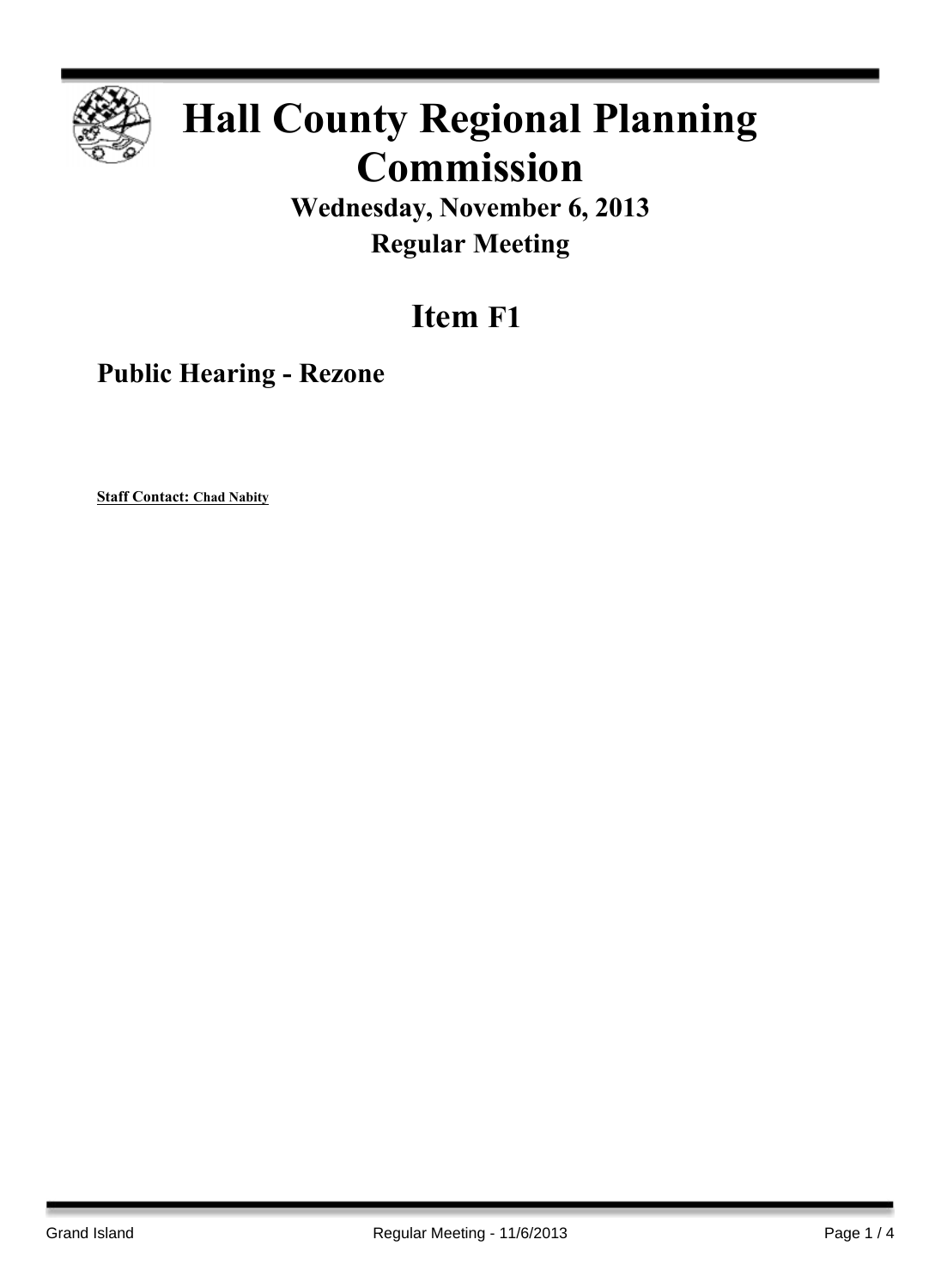|                                                                                                                                                                                                                                                                                                                                                                                                     | <b>APPLICATION FUR REZONING OR ZONING ORDINANCE CHANGE</b>                                                                                                                                                                                                                                                                                                                                                                                                                                                                                                                                                                                                                                                        | Regional Planning Commission                     |                                                                                                                      |                          |
|-----------------------------------------------------------------------------------------------------------------------------------------------------------------------------------------------------------------------------------------------------------------------------------------------------------------------------------------------------------------------------------------------------|-------------------------------------------------------------------------------------------------------------------------------------------------------------------------------------------------------------------------------------------------------------------------------------------------------------------------------------------------------------------------------------------------------------------------------------------------------------------------------------------------------------------------------------------------------------------------------------------------------------------------------------------------------------------------------------------------------------------|--------------------------------------------------|----------------------------------------------------------------------------------------------------------------------|--------------------------|
|                                                                                                                                                                                                                                                                                                                                                                                                     | Check Appropriate Location:<br>$X$ City of Grand Island and 2 mile zoning jurisdiction<br>Alda, Cairo, Doniphan, Wood River and 1 mile zoning jurisdiction<br><b>Hall County</b>                                                                                                                                                                                                                                                                                                                                                                                                                                                                                                                                  |                                                  | <b>RPC Filing Fee</b><br>(see reverse side)<br>plus Municipal Fee*<br>*applicable only in Alda, Doniphan, Wood River | \$50.00                  |
|                                                                                                                                                                                                                                                                                                                                                                                                     | A. Applicant/Registered Owner Information (please print):                                                                                                                                                                                                                                                                                                                                                                                                                                                                                                                                                                                                                                                         |                                                  |                                                                                                                      |                          |
|                                                                                                                                                                                                                                                                                                                                                                                                     | Applicant Name Hall County Housing Authority Phone (h) (w)                                                                                                                                                                                                                                                                                                                                                                                                                                                                                                                                                                                                                                                        |                                                  |                                                                                                                      |                          |
|                                                                                                                                                                                                                                                                                                                                                                                                     | Applicant Address 915 Baumann Dr Grand Island, NE 68803                                                                                                                                                                                                                                                                                                                                                                                                                                                                                                                                                                                                                                                           |                                                  |                                                                                                                      |                          |
|                                                                                                                                                                                                                                                                                                                                                                                                     | Registered Property Owner (if different from applicant) _________________________                                                                                                                                                                                                                                                                                                                                                                                                                                                                                                                                                                                                                                 |                                                  |                                                                                                                      |                          |
|                                                                                                                                                                                                                                                                                                                                                                                                     |                                                                                                                                                                                                                                                                                                                                                                                                                                                                                                                                                                                                                                                                                                                   |                                                  |                                                                                                                      |                          |
|                                                                                                                                                                                                                                                                                                                                                                                                     | B. Description of Land Subject of a Requested Zoning Change:                                                                                                                                                                                                                                                                                                                                                                                                                                                                                                                                                                                                                                                      |                                                  |                                                                                                                      |                          |
|                                                                                                                                                                                                                                                                                                                                                                                                     | Property Address _______ 309 Shady Bend Circle<br>Legal Description: (provide copy of deed description of property)<br>Lot 1 Block 1_ Subdivision Name __ Von Ohlen 3rd Sub _________, and/or<br>All/part / 1/4 of Section _____ Twp ___ Rge ___ W6PM                                                                                                                                                                                                                                                                                                                                                                                                                                                             |                                                  |                                                                                                                      |                          |
| C. Requested Zoning Change:                                                                                                                                                                                                                                                                                                                                                                         |                                                                                                                                                                                                                                                                                                                                                                                                                                                                                                                                                                                                                                                                                                                   |                                                  |                                                                                                                      |                          |
| $\mathbf{1}$                                                                                                                                                                                                                                                                                                                                                                                        | Property Rezoning (yes X) (no)<br>(provide a properly scaled map of property to be rezoned)                                                                                                                                                                                                                                                                                                                                                                                                                                                                                                                                                                                                                       |                                                  |                                                                                                                      |                          |
|                                                                                                                                                                                                                                                                                                                                                                                                     | From R1                                                                                                                                                                                                                                                                                                                                                                                                                                                                                                                                                                                                                                                                                                           | RD.<br>to                                        |                                                                                                                      |                          |
| 2.                                                                                                                                                                                                                                                                                                                                                                                                  | Amendment to Specific Section/Text of Zoning Ordinance (yes _) (no X )<br>(describe nature of requested change to text of Zoning Ordinance)                                                                                                                                                                                                                                                                                                                                                                                                                                                                                                                                                                       |                                                  |                                                                                                                      |                          |
|                                                                                                                                                                                                                                                                                                                                                                                                     | D. Reasons in Support of Requested Rezoning or Zoning Ordinance Change:                                                                                                                                                                                                                                                                                                                                                                                                                                                                                                                                                                                                                                           |                                                  |                                                                                                                      |                          |
| 1.<br>2.<br>3.                                                                                                                                                                                                                                                                                                                                                                                      | NOTE: This application shall not be deemed complete unless the following is provided:<br>Evidence that proper filing fee has been submitted.<br>A properly scaled map of the property to be rezoned (if applicable), and copy of deed description.<br>The names, addresses and locations of all property owners immediately adjacent to, or within, 300 feet of the perimeter<br>of the property to be rezoned (if the property is bounded by a street, the 300 feet shall begin across the street from the<br>property to be rezoned).<br>4. Acknowledgement that the undersigned is/are the owner(s), or person authorized by the owner(s) of record title of any<br>property which is requested to be rezoned: | *A public hearing will be held for this request* |                                                                                                                      |                          |
|                                                                                                                                                                                                                                                                                                                                                                                                     | Signature of Owner or Authorized Person BALAS Description Date 9-15-13                                                                                                                                                                                                                                                                                                                                                                                                                                                                                                                                                                                                                                            |                                                  |                                                                                                                      |                          |
| Note: Please submit a copy of this application, all attachments plus any applicable municipal filing fee to the appropriate Municipal Clerk's<br>Office. RPC filing fee must be submitted separately to the Hall County Treasurer's Office (unless application is in Grand Island or its 2 mile<br>zoning jurisdiction, then the RPC filing fee must be submitted to the G.I. City Clerk's Office). |                                                                                                                                                                                                                                                                                                                                                                                                                                                                                                                                                                                                                                                                                                                   |                                                  |                                                                                                                      |                          |
|                                                                                                                                                                                                                                                                                                                                                                                                     | Application Deemed Complete by RPC: mo. ____ day. ____ yr. ____ Initial                                                                                                                                                                                                                                                                                                                                                                                                                                                                                                                                                                                                                                           |                                                  |                                                                                                                      | RPC form revised 4/30/07 |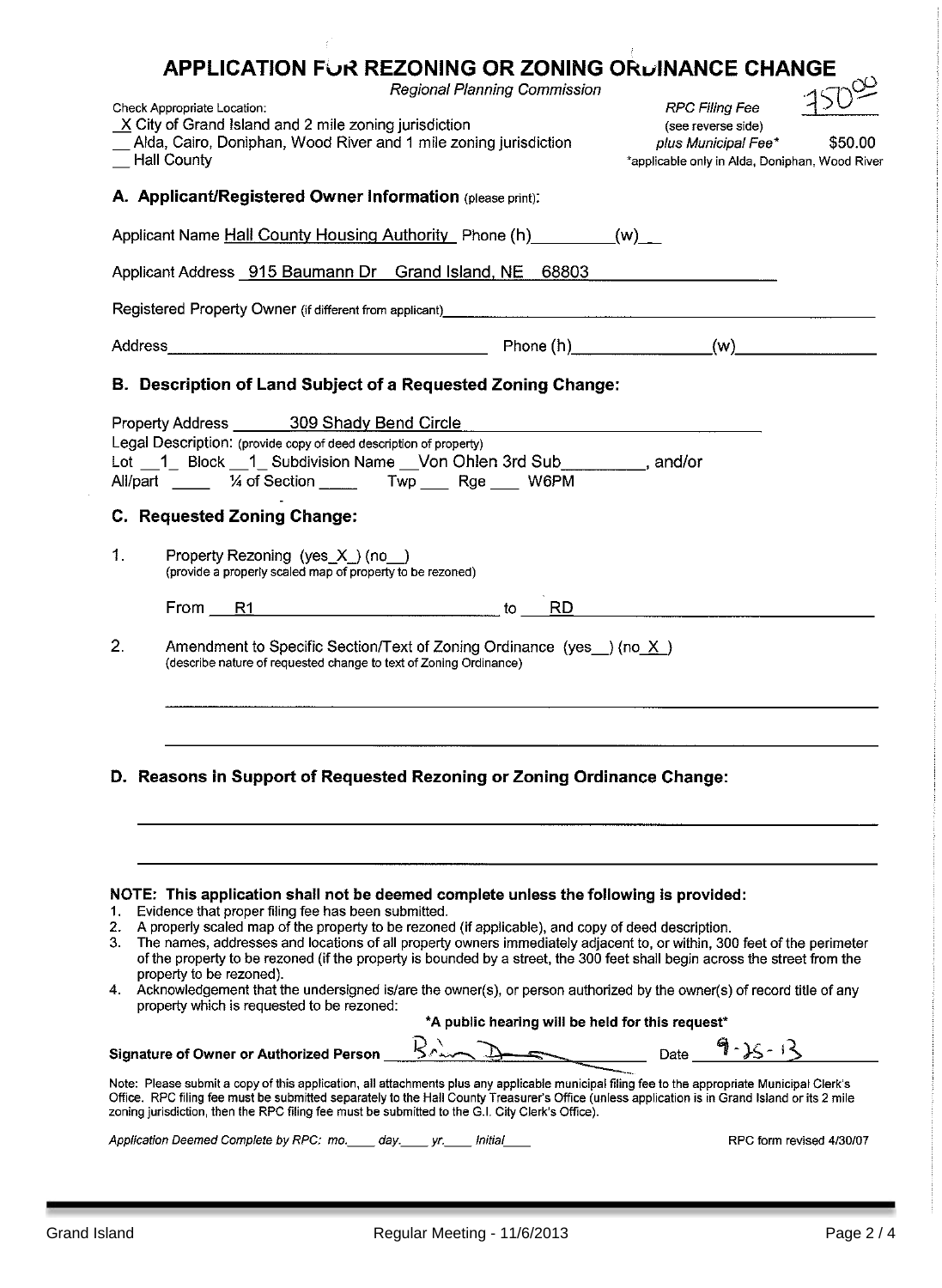October 25, 2013

Dear Members of the Board:

## **RE: Rezoning – A request to rezone the properties from R1 Suburban Density Residential to RD Residential Development Zone in the City of Grand Island, Hall County, Nebraska. All of Van Ohlen 3 rd Subdivision located south of Shady Bend Circle and west of Shady Bend Road.**

For reasons of Section 19-923 Revised Statues of Nebraska, as amended, there is herewith submitted a rezone request to the Grand Island Zoning Map from R1 Suburban Density Residential Zone to RD Residential Development Zone. As shown on the enclosed map.

You are hereby notified that the Regional Planning Commission will consider this zoning change at the next meeting that will be held at 6:00 p.m. on November 6, 2013 in the Council Chambers located in Grand Island's City Hall.

Sincerely,

Chad Nabity, AICP Planning Director

cc: City Clerk City Attorney City Public Works City Building Department City Utilities

This letter was sent to the following School Districts 1R, 2, 3, 8, 12, 19, 82, 83, 100, 126.